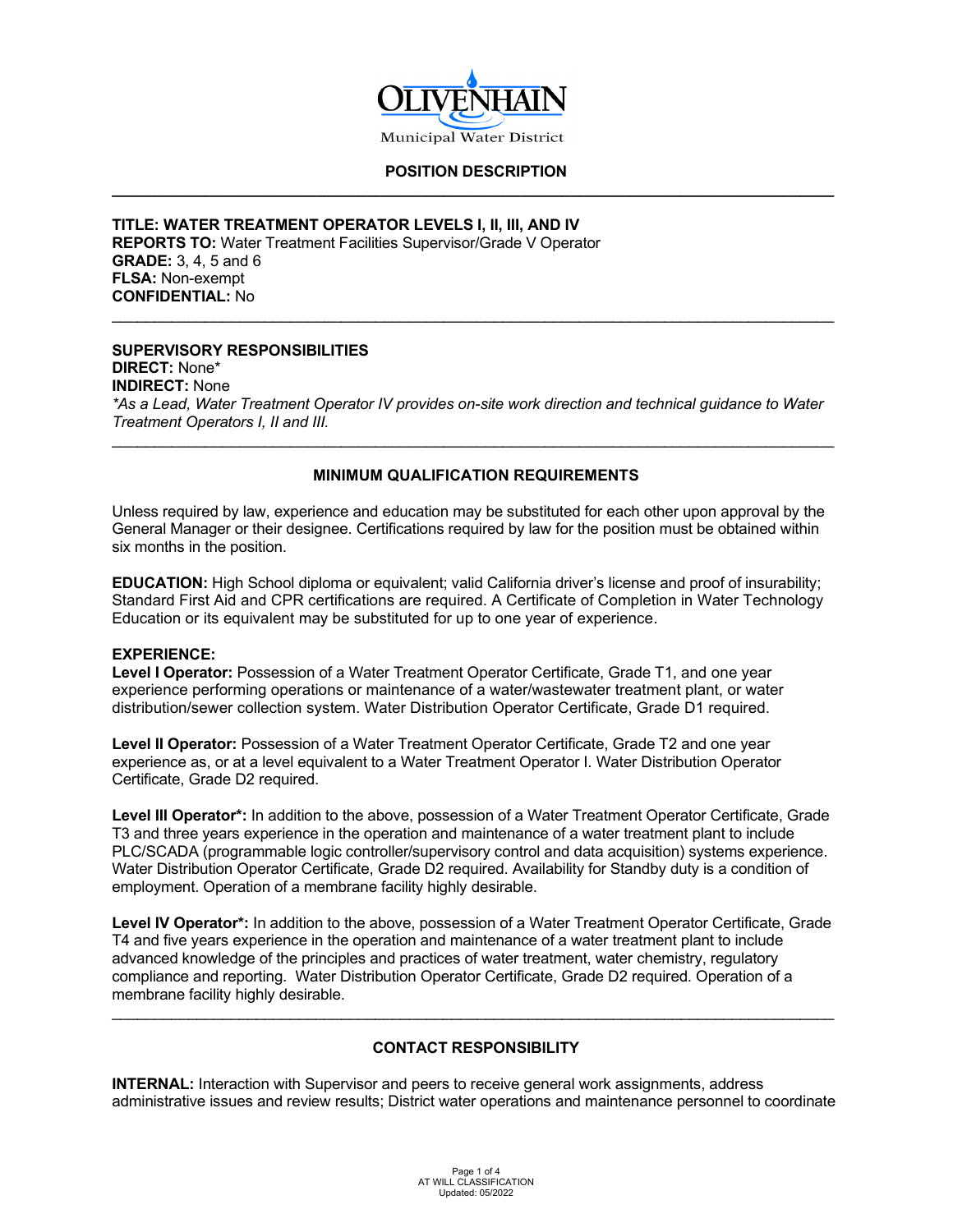assignments and discuss and resolve technical issues; all other District personnel as required.

**EXTERNAL:** Interaction with general public to respond to questions on water quality, treatment process impacts, pressure and related matters; San Diego County Water Authority and regulatory agencies to discuss reporting and water quality issues; consultants and vendors as necessary to coordinate projects and purchase supplies; emergency service personnel as required.

# **PHYSICAL REQUIREMENTS**

\_\_\_\_\_\_\_\_\_\_\_\_\_\_\_\_\_\_\_\_\_\_\_\_\_\_\_\_\_\_\_\_\_\_\_\_\_\_\_\_\_\_\_\_\_\_\_\_\_\_\_\_\_\_\_\_\_\_\_\_\_\_\_\_\_\_\_\_\_\_\_\_\_\_\_\_\_\_\_\_\_\_\_\_\_

Ability to walk extended distances; climb steep stairs and ladders; may on an infrequent basis assist with lifting up to 100 pounds; ability to tolerate repeated bending and stooping; good hearing, eyesight and speech are necessary. Ability to effectively utilize a personal computer, keyboard and peripherals; ability to tolerate prolonged exposure to a computer screen.

#### *These positions require the ability to be "on-call", work evenings, weekends and holidays.*

# **ENVIRONMENTAL CONDITIONS**

\_\_\_\_\_\_\_\_\_\_\_\_\_\_\_\_\_\_\_\_\_\_\_\_\_\_\_\_\_\_\_\_\_\_\_\_\_\_\_\_\_\_\_\_\_\_\_\_\_\_\_\_\_\_\_\_\_\_\_\_\_\_\_\_\_\_\_\_\_\_\_\_\_\_\_\_\_\_\_\_\_\_\_\_

Work is primarily performed indoors in a water treatment plant with various mechanical and electrical hazards and noise. Subject to; contact with chemicals (e.g. chlorine, ammonia, etc.), confined spaces, foul odors and hazardous materials handling. Work is occasionally performed outdoors on plant premises or accessory facilities in all types of weather. Subject to: noisy conditions, odors, contact with animals and insects, hazardous traffic conditions, confined spaces, variable weather conditions, possible exposure to heavy equipment, dust, and fumes. Wears protective clothing as required. Work is also occasionally performed in an office setting with office type of lighting and ventilation. Subject to conversational noise from other personnel within the facility; standard background noise found in an office environment; long periods of sitting; exposure to a computer screen.

\_\_\_\_\_\_\_\_\_\_\_\_\_\_\_\_\_\_\_\_\_\_\_\_\_\_\_\_\_\_\_\_\_\_\_\_\_\_\_\_\_\_\_\_\_\_\_\_\_\_\_\_\_\_\_\_\_\_\_\_\_\_\_\_\_\_\_\_\_\_\_\_\_\_\_\_\_\_\_\_\_\_\_\_\_

### **DETAILED DUTIES AND RESPONSIBILITIES - ESSENTIAL FUNCTIONS**

This at will position responsibilities include operating and maintaining the District's water treatment system. This includes but is not limited to the District's water treatment plant and ammonia feed facility systems. A working knowledge and understanding of District safety rules and regulations, as well as active participation in the District's safety program is necessary. An ability to perform successfully within a team environment; support of the District Strategic Plan and Mission statement; and an ability to work independently with a clear understanding of goals and objectives are essential. Reliable, stable attendance and excellent verbal and written communication skills are required.

The following tasks are typical for this classification. Incumbents may not regularly perform all of the listed duties and/or may be required to perform additional or different duties from those set forth below to address business or staffing needs and changing business practices as defined by the General Manager.

| % OF TIME    |     |     |        | TASKS                                                                                                                                                                                                                                                                                                                                                                         |
|--------------|-----|-----|--------|-------------------------------------------------------------------------------------------------------------------------------------------------------------------------------------------------------------------------------------------------------------------------------------------------------------------------------------------------------------------------------|
| <b>LEVEL</b> |     | Ш   | ΙV     |                                                                                                                                                                                                                                                                                                                                                                               |
| 30%          | 25% | 15% | $10\%$ | <b>Facilities Maintenance and General Work</b><br>Performs general cleaning of facilities, grounds and process area<br>٠<br>equipment including piping, basins and tanks; observes safe<br>work methods and safety precautions related to the work.<br>Receives bulk delivery of ammonia, citric acid, sodium<br>$\bullet$<br>hydroxide, sodium bisulfite and other products. |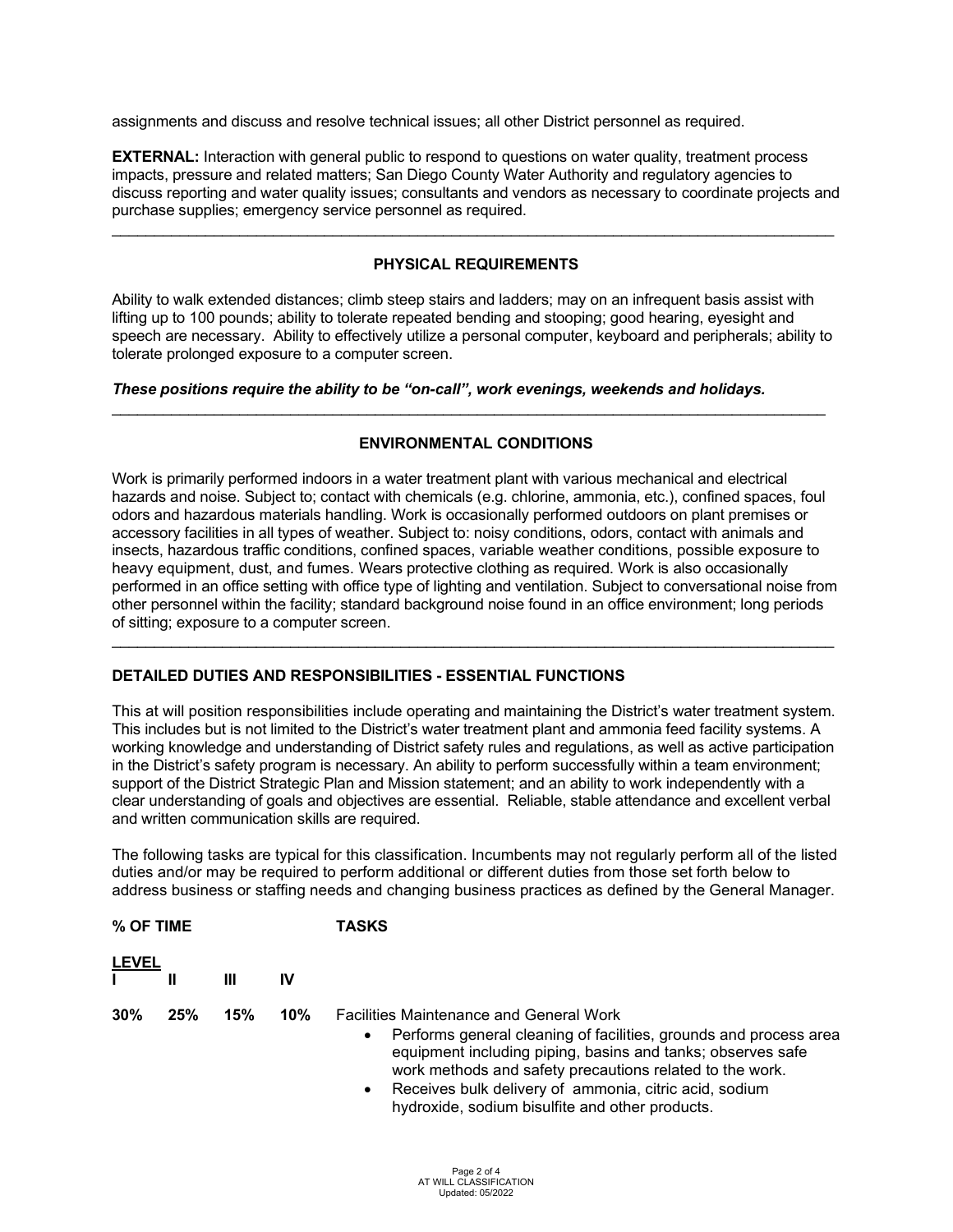|     |     |     |     | Provides assistance as needed for operation or maintenance<br>$\bullet$<br>activities. Uses common hand and power tools and drives<br>motorized vehicles and equipment in the performance of the<br>work.                                                                                                                                                                                                                                                                                                                                                                                                                                                                                                                                                                                                                                                                                                                                                                                                                                                                                                                                                                                                                                                                                                                                                                                                                                                                                                                                                                                                                                                                                                                                                                                                                                                                                                                                                                                                                                                                                                                     |
|-----|-----|-----|-----|-------------------------------------------------------------------------------------------------------------------------------------------------------------------------------------------------------------------------------------------------------------------------------------------------------------------------------------------------------------------------------------------------------------------------------------------------------------------------------------------------------------------------------------------------------------------------------------------------------------------------------------------------------------------------------------------------------------------------------------------------------------------------------------------------------------------------------------------------------------------------------------------------------------------------------------------------------------------------------------------------------------------------------------------------------------------------------------------------------------------------------------------------------------------------------------------------------------------------------------------------------------------------------------------------------------------------------------------------------------------------------------------------------------------------------------------------------------------------------------------------------------------------------------------------------------------------------------------------------------------------------------------------------------------------------------------------------------------------------------------------------------------------------------------------------------------------------------------------------------------------------------------------------------------------------------------------------------------------------------------------------------------------------------------------------------------------------------------------------------------------------|
| 45% | 40% | 25% | 20% | Preventative and Corrective Equipment Maintenance<br>Coordinates and assists with the successful completion of<br>$\bullet$<br>preventative and corrective maintenance projects on all systems<br>throughout the plant, troubleshoots problem areas utilizing<br>appropriate resources; inspects, tests, and maintains safety<br>equipment.<br>Performs oil changes, lubrication, changes air and oil filters,<br>$\bullet$<br>calibrates and maintains water quality and instrumentation<br>equipment.<br>Troubleshoots, identifies, and repairs fiber leaks within the<br>$\bullet$<br>membrane process area equipment; performs membrane<br>cleanings.<br>Maintains chemical feed systems; calibrates pumps; performs<br>$\bullet$<br>repairs to system piping and related equipment; maintains on-<br>site chlorine generation equipment.                                                                                                                                                                                                                                                                                                                                                                                                                                                                                                                                                                                                                                                                                                                                                                                                                                                                                                                                                                                                                                                                                                                                                                                                                                                                                 |
| 15% | 25% | 35% | 30% | Operations and Laboratory Work<br>Operates, monitors and controls systems via Supervisory Control<br>$\bullet$<br>and Data Acquisition (SCADA) to include energy recovery,<br>membrane systems, clarification and dewatering systems,<br>chemical feed and related systems equipment; coordinates plant<br>shutdowns, startups and flow changes with the wholesale supplier<br>and distribution Systems Operators to ensure customer demands<br>are met and reservoir levels are maintained; conducts tours.<br>Optimizes treatment plant processes to ensure regulatory<br>$\bullet$<br>compliance and water quality objectives are maintained at all<br>times. Monitors and analyzes water quality downstream of the<br>point of entry into the system. Coordinates with distribution<br>Systems Operators to make chemistry changes as necessary to<br>reduce or minimize total trihalomethanes disinfectant byproduct<br>formation (TTHM) and maintain optimal Langlier Saturation Index<br>and disinfectant residuals out in the system.<br>Monitors membrane system performance, including membrane<br>$\bullet$<br>integrity testing (MIT), trans-membrane pressure (TMP), flow, flux<br>and related parameters.<br>Performs daily process control laboratory analyses, including<br>$\bullet$<br>turbidity, total suspended solids (TSS), pH, temperature,<br>chlorine, fluoride, ammonia, chloramine breakdown. Collects<br>daily, monthly, quarterly and annual samples. Assists distribution<br>Systems Operators with system water analysis to include sample<br>collection and laboratory testing for system nitrification and to<br>help determine if leaks out in the service areas are from the<br>potable treated water source.<br>Performs record keeping functions such as logging plant<br>٠<br>operations data, laboratory test results, maintenance and repair<br>work performed, and unusual operating conditions encountered;<br>prepares routine monitoring and special reports as required;<br>inspects plant equipment and remote facilities and reports on<br>failures or operating difficulties. |